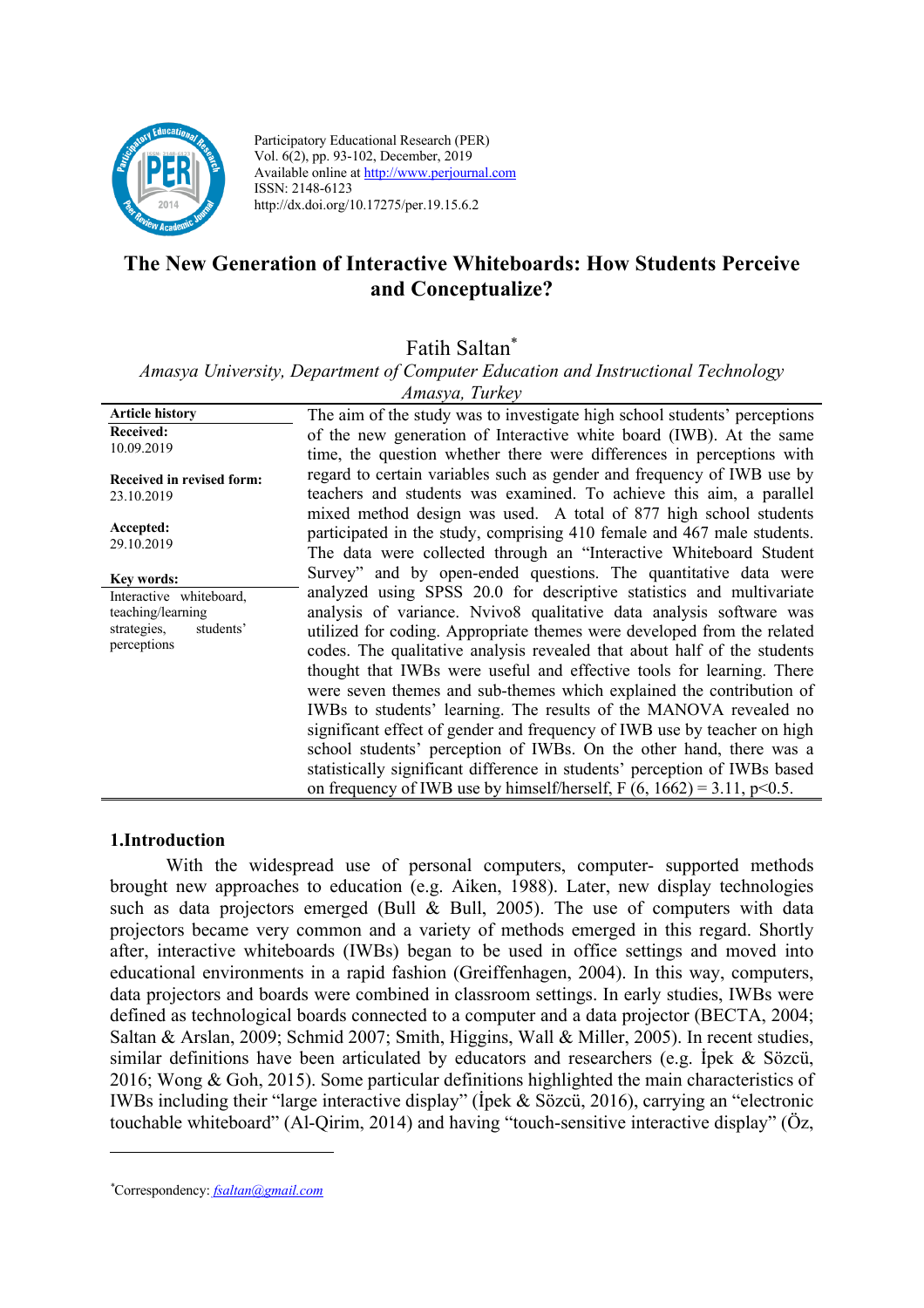2014). Innovation in personal computers and display technologies has influenced the technology behind IWBs. They have evolved into a separate device that is not connected to a computer or projector anymore. These devices, which can be referred to as 'new generation IWBs', incorporate a touch-sensitive LCD screen with a range of features and its own CPU. New generation IWBs have multi- touch-sensitive screens. In terms of both their appearance and the technology behind them, new generation IWBs can be compared to a huge tablet pc used by the teacher and whole class.

As these developments were taking place over the last decade, IWBs evolved into very common tools in some developed as well as developing countries. For instance, the UK, Turkey, the USA and Italy have been implementing major projects to provide all classrooms with IWBs and some other high-tech instructional tools (BECTA, 2004; Lee, 2010; Türel, 2010). Countries including China, Japan, Mexico, Malaysia, Russia, Singapore, and Taiwan are monitoring this technology integration process in classrooms and exhibiting their willingness to utilize IWBs in education (Yang, Wang & Kao, 2012) to the full extent. This has required governments to invest substantial sums in the infrastructure for interactive whiteboards (Slay, Siebörger & Hodgkinson-Williams, 2008). In fact, every second class has an IWB in Australia, Denmark and the Netherlands (McIntyre-Brown, 2011; Lee, 2010; Türel, 2011). What is more, interactive whiteboards have become popular at all instructional grades including K-12 and colleges (Haldane 2007; Smith, Higgins, Wall & Miller, 2005).

The aforementioned countries appear to believe in the necessity of investing in instructional technologies to improve education in public schools (Bax, 2000; MoNE, 2010; Thomas and Schmid, 2010; Yang, Wang & Kao, 2012). Wherever these projects have been instigated, IWBs have become a dependent part of the modern classroom.

While governments and schools were investing in the integration of IWBs into classrooms, researchers were conducting studies to understand the effects of IWBs on learning and upon the perceptions of teachers and students. Studies show that teachers and students generally have positive attitudes towards the use of IWBs in schools (Ipek & Sözcü, 2016; Akgün &; Balta & Duran, 2015; Koru-Yücekaya, 2015; Mathews-Aydinli & Elaziz, 2010; Somyürek, Atasoy & Özdemir, 2009). Several benefits of IWBs have been pinpointed in the relevant literature, which can be enlisted as: learner engagement and interactivity (Schmid  $\&$ Schimmack, 2010; Smith et al., 2005) visual quality, (Sad & Ozhan, 2012; Slay et al., 2008) motivation (Higgins, 2010; Yıldız & Tüfekçi ,2012) academic achievement, (Holmes, 2009; İpek& Sözcü, 2016; Yang, Wang, & Kao, 2012; Yorgancı, & Terzioğlu, 2013); knowledge construction (Warwick, Hennessy & Mercer, 2011) and classroom management (İpek & Sözcü, 2016).

Some studies found that using IWBs in the classroom increased students' achievement levels in mathematics and science (Akgün & Koru-Yücekaya, 2015; Bulut, & Koçoğlu, 2012; Swan & Marshall,2010). Other studies showed that students' attitudes toward the use of interactive whiteboard in math classes were positive (Jewitt, Moss & Cardini, 2007; Kennewel, 2006).

In several countries, the IWB has become a fundamental part of the classroom. Various quantitative and qualitative studies have been conducted to investigate different aspects of their usage. In parallel with that, the technology of IWBs has advanced. So as to be able to investigate the full potential of new generation IWBs, a deeper understanding of students' perceptions towards these was required. However, a limited number of studies conducted with a valid instrument was observed in the bulk of literature.

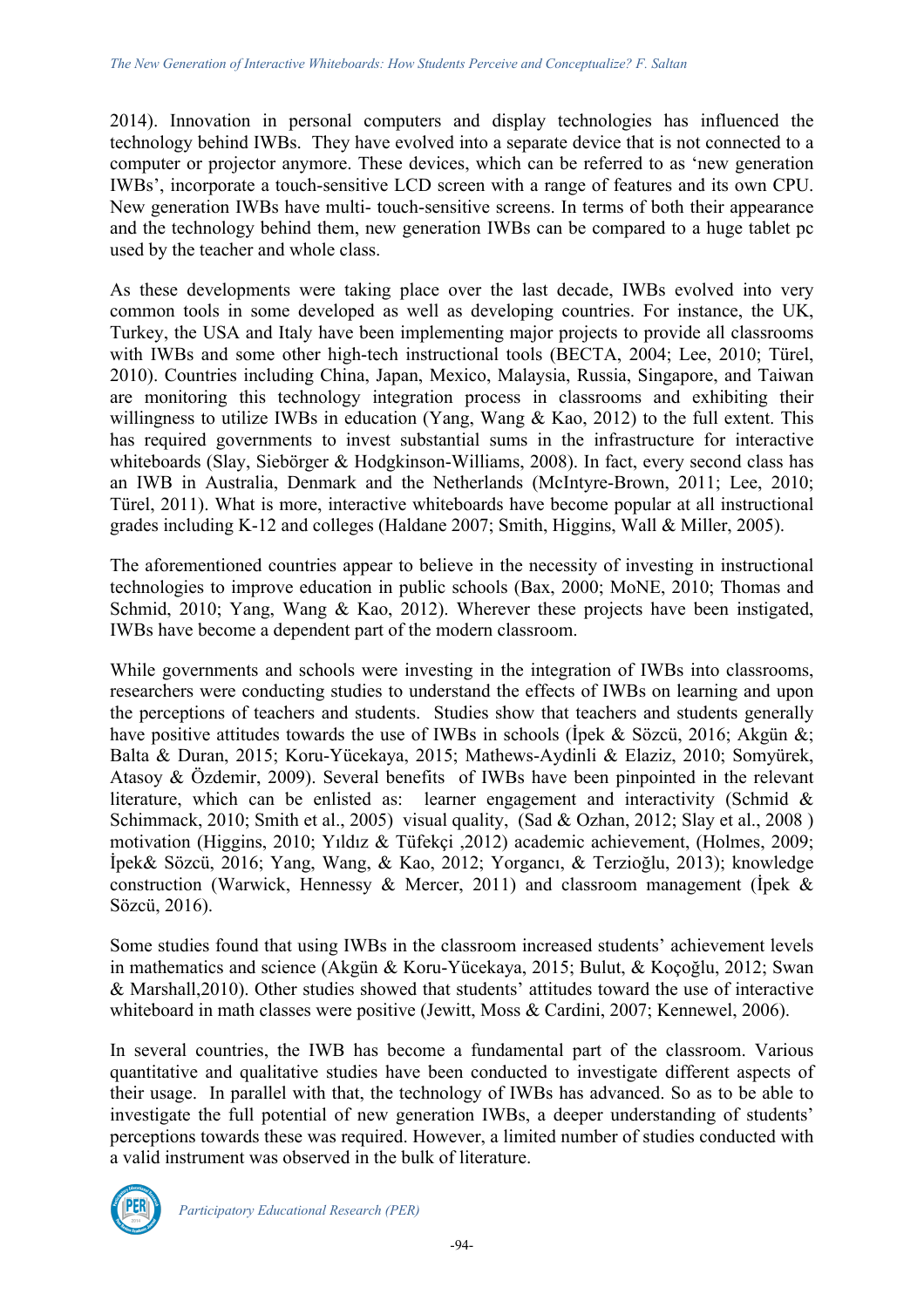Instructors need to identify and exploit external motivation factors in order to achieve enjoyable and effective classes. The revolution of the new IWBs may seem as a technological improvement but in terms of classroom practices, they should also be improved and embraced by both shareholders- students and teachers. Smith et al. (2005) and Saltan and Arslan (2013) argue that the ease of operation of IWBs plays an essential role in users' attitudes towards their general use. Both teachers and students can only effectively use IWBs if they own the desired attitude. To that end, the way in which the new generation of interactive whiteboards is actually used in the classroom must be investigated thoroughly. Specifically, students' perceptions of the efficiency of IWBs, their contribution to their learning along with their motivation in the classroom, without neglecting any possible negative effects, should be examined in a careful manner.

# *1.1. The purpose of the study*

The new generation of IWBs feature big touch-sensitive LCD screens and are technology- wise different and as regards to usability they differ from the previous ones. The aim of the study was to investigate high school students' perceptions of "new generation IWBs" and also to examine whether there were differences in the perceptions they hold with regard to particular variables, namely; gender, frequency of use by teachers and frequency of use by students. For the purpose of the study, the following specific research questions were addressed:

- (1) What are high school students' perceptions of new generation IWBs?
- (2) Do students' perceptions of IWBs differ when analyzed by gender, frequency of use by teachers or frequency of use by students?
- (3) Are there some courses in which students prefer to use/not to use IWBs?

# **2. Method**

# *2.1. Research Design*

To explore high school students' perceptions of new generation IWBs, a parallel mixed method design was used. Using quantitative and qualitative approaches together balances out the weaknesses of the one method with the strengths of the another (Creswell, 2013). On the quantitative side, survey research was conducted (Fraenkel & Wallen, 2006). Qualitative data was collected using an open-ended questionnaire and content analysis was carried out with a view to better understand students' perceptions on IWBs. The findings of both the qualitative and quantitative investigations are presented in the results section and colligated in the discussion part.

# *2.2 Samples*

The participants in the study were 877 high school students, comprised of 410 female and 467 male students. The students were studying at five different public high schools in two large cities in Turkey. IWBs had been used for more than one year in all classrooms in the schools prior to the time of the study. Participants were all from levels 9,10 and 11.

# *2.3 Data collection*

The data were collected through the "Interactive Whiteboard Student Survey" (IWSS) developed by Türel (2011). The IWSS consisted of twenty-six 5-point Likert-type items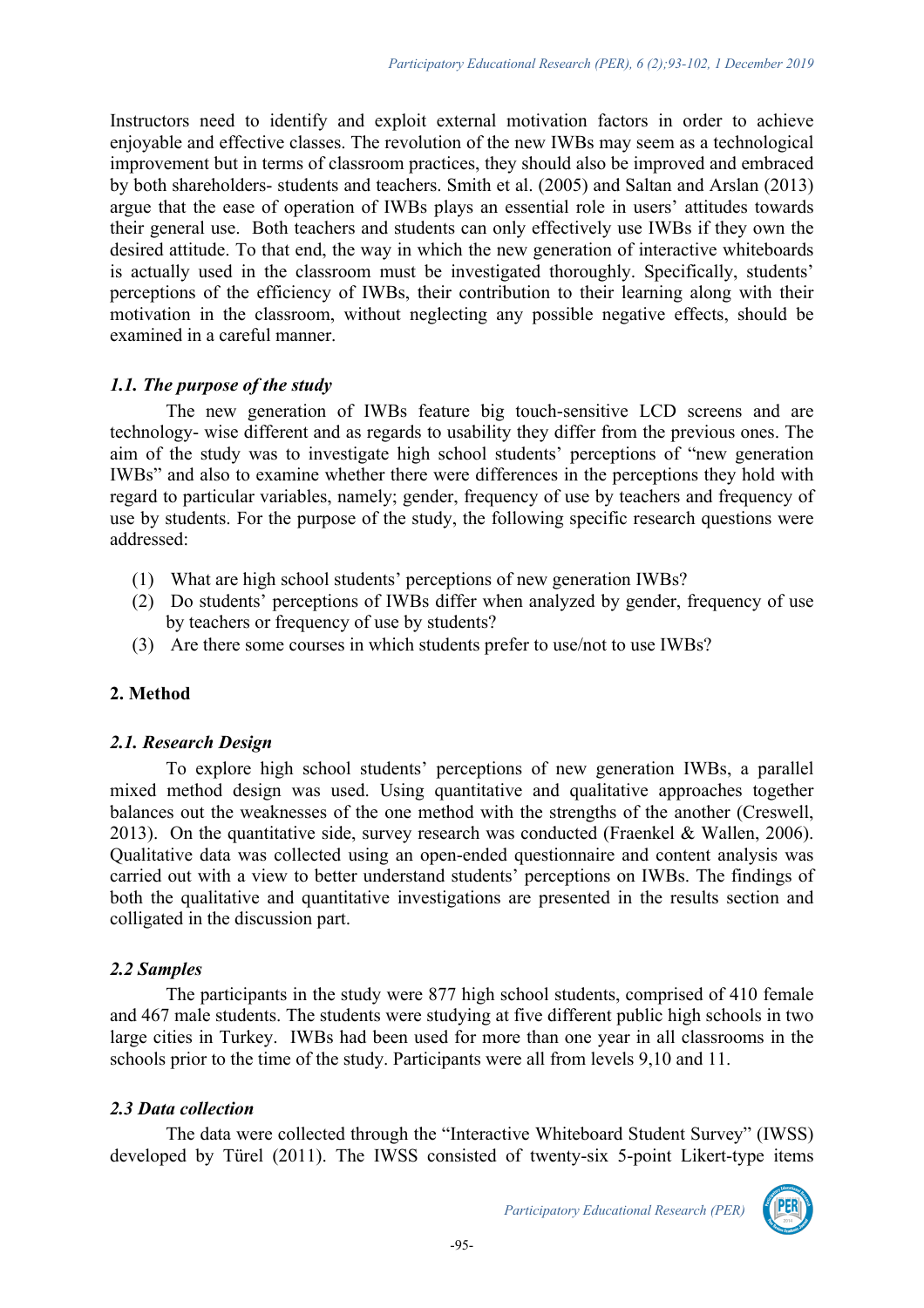testing three factors - perceived efficiency of IWBs, perceived learning contribution and motivation, and the perceived negative effects of IWBs. Cronbach's Alpha coefficient of IWSS was calculated as 0.93. Four open- ended questions prepared by the researcher were also resorted to while gathering qualitative data.

## *2.5 Data analysis*

The quantitative data collected from the achievement test were analyzed using SPSS 20.0 for descriptive statistics and Multivariate analysis of variance (MANOVA). MANOVA was conducted to examine the influence of gender and IWB frequency of use by teachers (described as minimal use, moderate use, complete use) and IWB frequency of use by students (minimal use, moderate use, complete use) on students' perceived efficiency of IWBs, their perceived effect on learning contribution and motivation, and perceived negative effects of IWBs. The qualitative data, collected by the questionnaire, were analyzed using content analysis techniques (Miles& Huberman, 1994). Nvivo8 qualitative data analysis software was utilized for coding. Appropriate themes were developed from the related codes. It was ensured that the themes were internally consistent and distinct from each other (Marshall &Rossman, 2006).

## **3.Results**

## *3.1. What are the high school students' perceptions of new generation IWBs?*

For the sake of investigating students' perceptions of IWBs, descriptive statistics were calculated (see Table 3.1). Generally, students have a positive perception of IWBs pertaining to their efficiency and their contribution to their learning and motivation. The mean scores of male and female students were very close in all factors. When teachers and students' frequency of usage increased, students' mean score of perception overall increased.

|                    | Factor1     |      |      | Factor <sub>2</sub> |     |      | Factor3 |
|--------------------|-------------|------|------|---------------------|-----|------|---------|
|                    | $\mathbf n$ | M    | Std  | M                   | Std | M    | Std     |
| Gender             |             |      |      |                     |     |      |         |
| Male               | 454         | 3.15 | .95  | 3.26                | .81 | 3.28 | 1.03    |
| Female             | 395         | 3.10 | .93  | 3.17                | .86 | 3.09 | 1.15    |
| Teacher Use        |             |      |      |                     |     |      |         |
| Minimal            | 93          | 3.15 | 1.04 | 3.17                | .99 | 3.10 | 1.16    |
| Moderate           | 378         | 3.07 | .95  | 3.20                | .87 | 3.17 | 1.11    |
| Complete           | 378         | 3.16 | .90  | 3.26                | .77 | 3.20 | 1.08    |
| <b>Student Use</b> |             |      |      |                     |     |      |         |
| Minimal            | 567         | 3.05 | .93  | 3.21                | .84 | 3.19 | 1.07    |
| Moderate           | 215         | 3.19 | .91  | 3.16                | .84 | 3.09 | 1.18    |
| Complete           | 67          | 3.58 | .97  | 3.54                | .81 | 3.36 | 1.12    |

#### **Table 3.1** Descriptive Statistics

*Factor1: Perceived efficiency of IWB, Factor 2: Perceived learning contribution and motivation, Factor 3: Perceived negative effects of IWB* 

The qualitative analysis of the responses of participants to open-ended questions revealed that about half of the students thought that IWBs were useful and were effective tools for learning. Students mentioned some of the contributions of IWBs to their learning process. Some found IWBs to be neither efficient nor useful in this manner. The resulting categories are listed in Table 3.2. There were seven themes and sub-themes which explain the contribution of IWBs

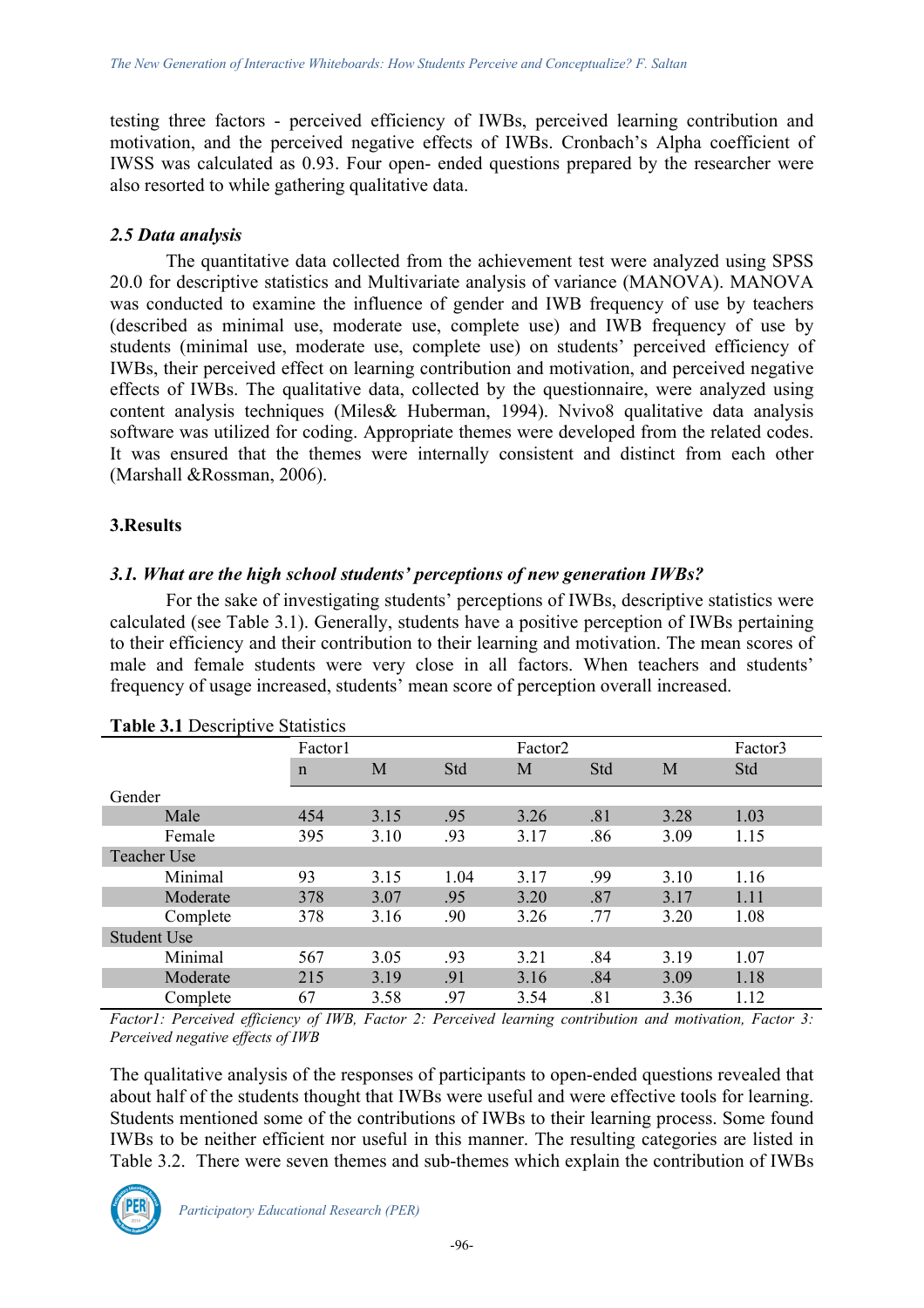to students' learning.

| Themes/Categories         | Frequency $(n=610)$ |  |  |
|---------------------------|---------------------|--|--|
| <b>Effective Learning</b> | 360 $(\% )$         |  |  |
| Efficient                 | 160                 |  |  |
| Multimedia                | 120                 |  |  |
| Easy                      | 80                  |  |  |
| Motivation                | 130 $(\% )$         |  |  |
| Environment               | $60\,(%)$           |  |  |
| Not Efficient             | 40                  |  |  |
| <b>Distractions</b>       | 25                  |  |  |
| Time-consuming            | 10                  |  |  |
| Other                     | 5                   |  |  |
| Participation             | 20(%)               |  |  |

#### **Table 3.2** Themes and Categories

The participants stated that IWBs make it easy for them to learn. They commented that teachers save time using IWBs which enable use of multimedia materials. For example, one student uttered: "IWBs prevent the loss of time, make classes enjoyable-not boring-and allow us to better understand course topics."

Some participants also indicated that IWBs increase their motivation and allow students to actively participate in lessons. In this regard one student said: "Visuals on IWBs attract attention, otherwise courses might be boring. This helps us to understand well". Furthermore, it was indicated that IWBs create a technology- rich learning environment. They allow students to make presentations. Also, teachers make use of IWBs to create problem- solving activities in class.

## *3.2. Do students' perceptions of IWBs differ when analyzed by gender, frequency of IWB use by the teacher and by the student?*

The results of the MANOVA revealed no significant effect of gender and frequency of IWB use by teacher on high school students' perception of IWBs. On the other hand, there was a statistically significant difference in students 'perception of IWBs based on frequency of use IWB by himself/herself, *F* (6, 1662) = 3.11, *p* = 0.05; Wilk's Λ = 0.978, partial η2 = .11. Frequency of use by students has a statistically significant effect on the perceived efficiency of IWBs (F  $(2, 833) = 5.51$ ; p = .004; partial  $n2 = .13$ ) and on the perceived learning contribution (F (2, 833) = 5.11; p = .006; partial  $\eta$ 2 = .12) But frequency of use by students did not have a significant effect on the perceived negative effects of IWB.

Following MANOVA, Tukey's HSD method was used to compare groups concerning IWB frequency of use by students. Results showed that mean scores for the perceived efficiency of IWBs were statistically significantly different between minimal use and complete use ( $p <$ .0005), and between moderate use and complete use ( $p = .007$ ), yet not between minimal use and moderate use  $(p = .151)$ . Perceived learning contribution and motivation scores were statistically significantly different between minimal use of IWBs and complete use ( $p = .006$ ), and between moderate use and complete use  $(p = .003)$ , but not between minimal and moderate use  $(p = .742)$ .

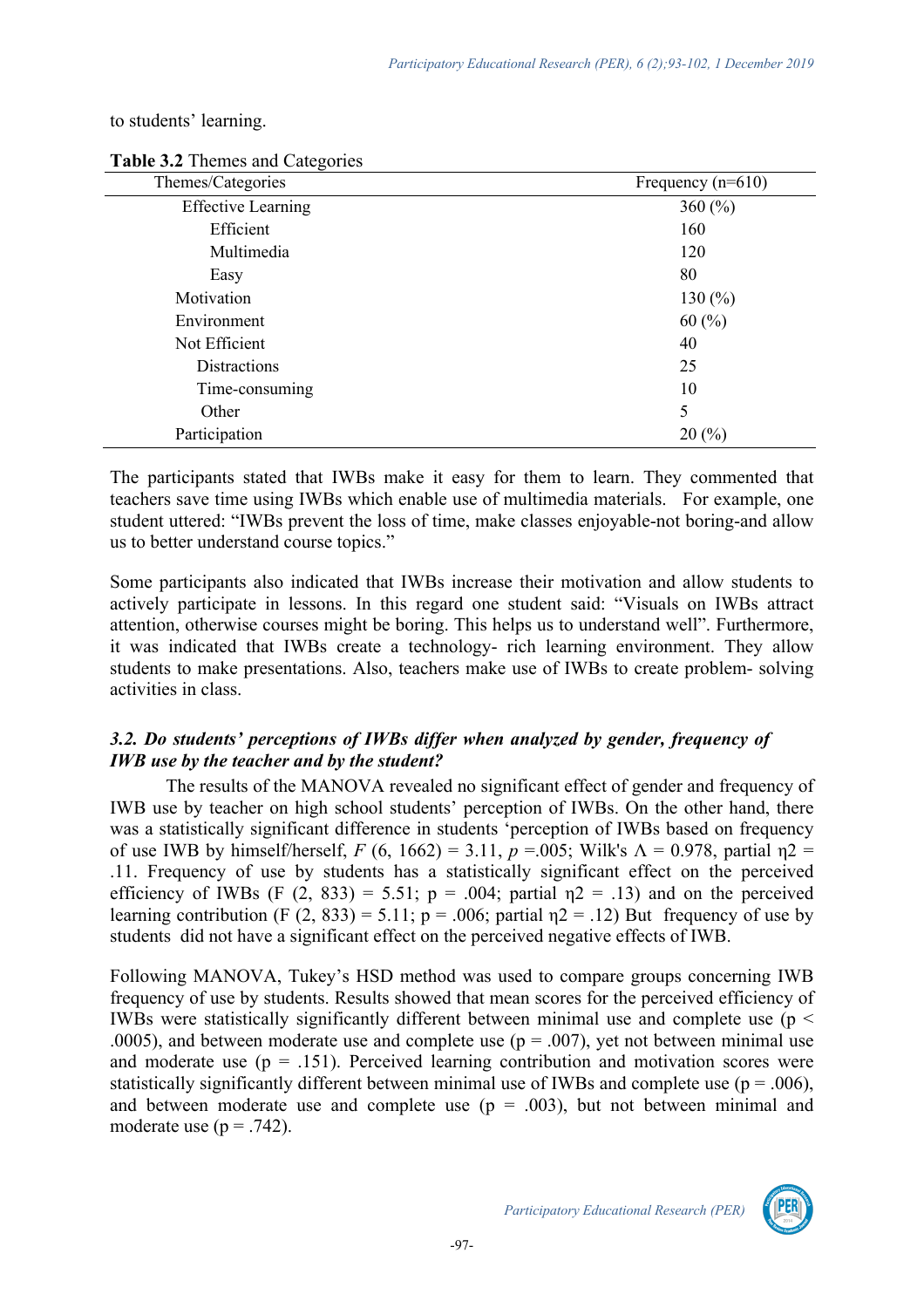#### *3.3. In which courses did students prefer to use/not to use IWBs?*

Students were asked in which courses they wanted to use IWBs and in which they did not. As seen in Table 3.3, geography was the most cited course in which students preferred to use IWBs. This was followed by history and English language. On the other hand, students did not want IWBs to be used in mathematics courses.

| Course            | Should $Use(n=877)$ | Should Not Use $(n=877)$ |
|-------------------|---------------------|--------------------------|
| Math              | 239                 | 453                      |
| English Language  | 492                 | 129                      |
| Geography         | 621                 | 99                       |
| Physics           | 215                 | 227                      |
| Chemistry         | 247                 | 201                      |
| <b>Biology</b>    | 347                 | 118                      |
| Literature        | 398                 | 189                      |
| Turkish Language  | 387                 | 188                      |
| Religious culture | 318                 | 159                      |
| <b>History</b>    | 553                 | 124                      |
| Philosophy        | 178                 | 163                      |
| All               | 126                 | 60                       |

**Table 3.3** The courses in which IWB was preferred to be used

The qualitative analysis of the responses of participants to open-ended questions revealed that about half the students thought that IWBs were effective in teaching social sciences. Some participants specified course names including history, geography and literature. They indicated that visualization in such courses makes lessons more effective and enjoyable. One student explained: "…for example, we can easily access all the maps in geography class. In literacy and some other courses, we watch educational movies. In English classes we do multiple choice and fill- in- the- blank activities".

On the other hand, around one quarter of the participants asserted that using IWBs in math and geometry courses, is not effective or meaningful. They highlighted that teachers have difficulties in writing on the IWB and managing the classroom simultaneously. To illustrate, one student underlined: "IWBs are not efficient for a math course. When using IWBs, noise levels cannot be managed in the classroom. While the teachers who are not familiar with IWBs are trying to use them, about ten minutes vanish doing nothing. This causes a decrease in the efficacy".

#### **4.Discussion and Conclusion**

This study aimed to explore high school students' perceptions of the new generation of IWBs. New generation IWBs have multi-touch- sensitive LCD screens. They differ in terms of the technologies employed and as per usability from the previous IWBs. The question whether there are differences in learner perceptions of IWBs related to certain variables: gender, frequency of use by the teacher and frequency of use by the student was examined. With this aim, a parallel mixed method design was applied which combined quantitative and qualitative approaches to balance out the weaknesses of one method with the strengths of the other.

The results of the qualitative analysis show that while about half the students indicated that IWBs are a useful and effective tool for learning, others found that IWBs were not efficient or useful. On the other hand, the participants mentioned several positive contributions of new

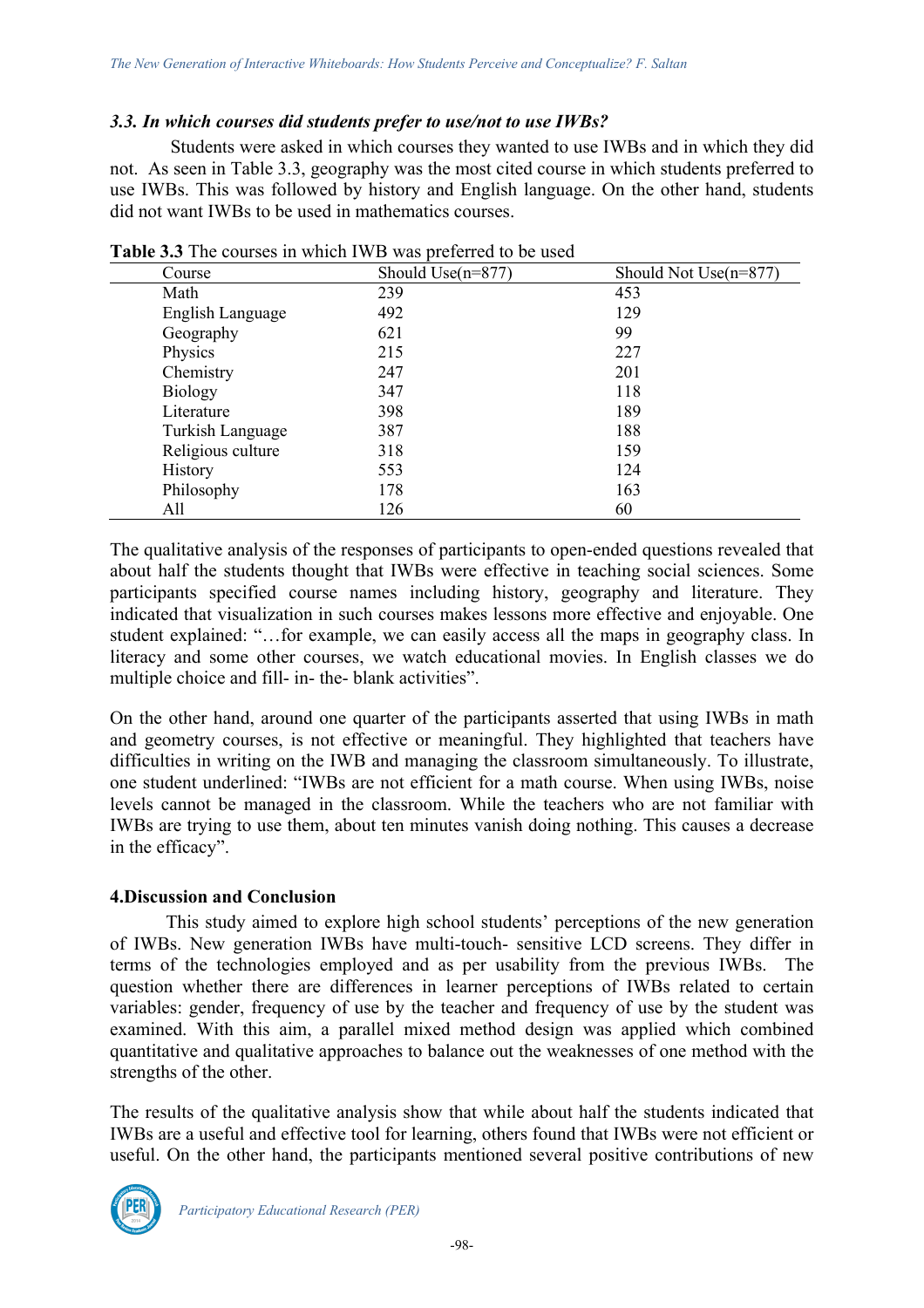generation IWBs to their learning. They stated that IWBs make it easy to learn. Teachers also saved time using IWBs by enabling the use of multimedia materials. Some participants also indicated that IWBs increase motivation and allow students to actively participate in lessons. In a relatively recent study, Akgun and Koru-Yucelkaya (2015) investigated perceptions of students and teachers who had more than three years of experience with IWBs. The results are similar to those of the present study. Teachers believe that interactive whiteboards have a positive effect on teaching and learning and that they also increase students' motivation. Together with that, Sad (2012) highlighted that failure on the part of teachers is the major factor limiting the use of IWBs in schools.

The results of the quantitative analysis showed that frequency of the use of IWBs has a statistically significant effect on the perceived efficiency and perceived contribution to learning on the part of the students. Comparison of the groups on the basis of frequency of IWB use by students showed that mean scores for the perceived efficiency of IWBs were statistically significantly different between the minimal use of IWBs and the complete use, and also between the moderate use and the complete use. This indicates that using IWBs in a frequent way shifts perceptions of students positively. Previous studies generally support this end result. They share that students and teachers have positive perceptions towards IWBs (Mathews-Aydinli & Elaziz, 2010; Türel & Johnson, 2012). Howbeit the results showed that gender is not a factor influencing students' perceptions about new generation whiteboards. In his study conducted with 167 male and female students, Oz (2014) found out that gender had no significant effect on students' perceptions.

Participants highlighted two main advantages of IWBs. Firstly, they seemed to provide effective learning via the use of multimedia and through the simplification of learning. Secondly, they enhance motivation. Students in particular mentioned that IWBs increase their motivation for actively taking part in lessons. Yildiz and Tufekci (2012) reported the same results. Also, the question whether students prefer to use new generation IWBs in specific classes was analyzed. It was witnessed that students preferred to use these in geography, English language teaching and history courses. Typically, geography involves the use of maps and diagrams. The boards provide students with an easy access to digital media and a vast range of visual material. The IWBs also enable teachers to use videos and animations. Thusly it is expected that students prefer IWB use in geography classes. In his study, Ates (2010) investigated the effect of using interactive whiteboards in geography education, from the perspectives of teachers and students. He showed that both teachers and students believe IWBs are an effective and motivating tool in geography lessons. Similarly, learning a foreign language is a complex process. Students benefit from watching videos and listening to audios. IWBs enable them to learn through such activities. Several studies conducted in the last decade support these results (Koenraad, Çelik, Higgins & Hillier, 2015; López, 2010; Schmid, 2006; Schmid, 2007). On the other hand, a large number of participants asserted that math and geometry courses were not suitable for IWB use. They indicated that teachers had difficulty in writing on the IWB and managing the classroom at the same time.

Overall, this study showed that students in general have a positive perception toward IWBs in terms of their efficiency, contribution to their learning and to their motivation levels. Participants hence also highlighted that IWBs are a useful and effective tool for learning. These results are highly promising. Alongside that students perceived IWBs as effective for certain courses but not effective for some others. It is important that the perceptions of both teachers and students are considered to ensure the successful integration of technology into schools. Teachers are motivated to use IWBs in the classroom only if they believe that they

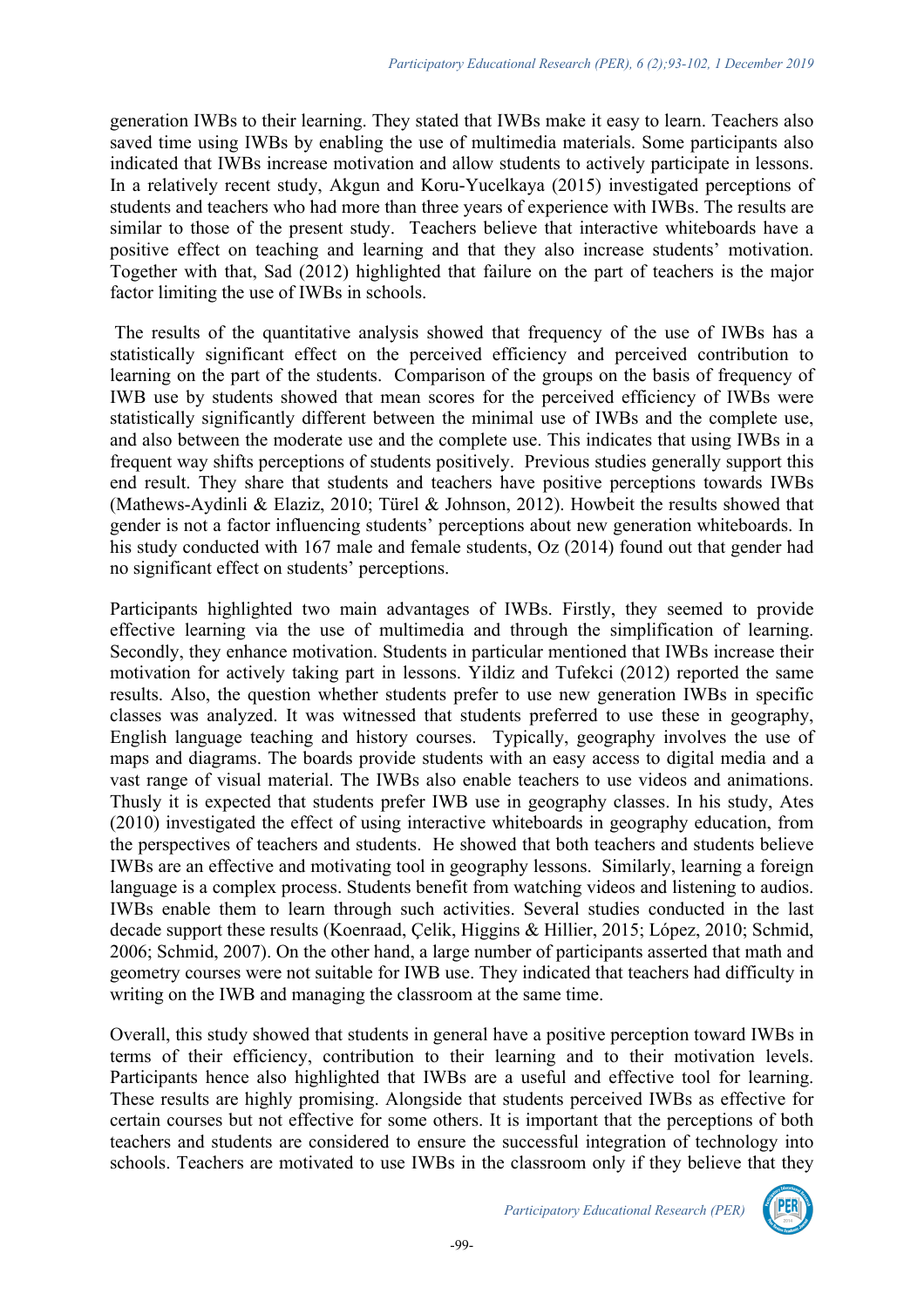are effective for learning.

# **References**

- Akgün, M., & Koru Yücekaya, G. (2015). Teachers' perceptions and students' attitudes towards usage oF smart board (Ankara city sample). *Qualitative Studies*, *10*(3), 1-11.
- Al-Qirim, N. (2016). Smart board technology success in tertiary institutions: The case of the UAE University. *Education and Information Technologies*, *21*(2), 265-281. doi: 10.1007/s10639-014-9319-7
- Ateş ̧M. (2010). Ortaöğretim coğrafya derslerinde akıllı tahta kullanımı[The Using of Active Board at Secondary School Geography Lessons]. *Marmara Coğrafya Dergisi[The journal of Marmara geography ], 22*, 409-427.
- Aiken, E. (1988). Moving into the Age of Computer-Supported Education: A Regional Experience in Nursing Education. Atlanta: Southern Regional Education Board.
- Balta, N., & Duran, M. (2015). Attitudes of Students and Teachers Towards The Use of Interactive Whiteboards in Elementary and Secondary School Classrooms. *TOJET: The Turkish Online Journal of Educational Technology*, *14*(2), 15-23.
- Bax, S. (2000). Putting technology in its place: ICT in modern foreign language teaching. In K. Field (Ed.), *Issues in modern foreign languages teaching* (pp. 199-210). London, England: Routledge Falmer.
- BECTA. (2004). *Getting the most from your interactive whiteboard: A guide for secondary schools*. Coventry, UK: Becta. Date of Access: Jun 13, 2016, Retrieved from http://mirandanet.ac.uk/wp-content/uploads/2016/04/getting\_most whiteboard secondary.pdf
- Bull, G., & Bull, G. (2005). Looking At Display Technologies. *Learning & Leading with Technology*, *32*(6), 40-43.
- Bulut, İ., & Koçoğlu, E. (2012). Sosyal Bilgiler Öğretmenlerinin Akıllı Tahta Kullanımına İlişkin Görüşleri (Diyarbakır İli Örneği)[ Social Studies Teachers' Views About Use Of Smart Board (Diyarbakır City Sample)]. *Dicle Üniversitesi Ziya Gökalp Eğitim Fakültesi Dergisi[The journal of Dicle University Educational Faculty]*, *19*, 242-258.
- Creswell, J. W. (2013). *Research design: Qualitative, quantitative, and mixed methods approaches* (4th ed.). Thousand Oaks, CA: Sage.
- Fraenkel, J. R., & Wallen, N. E. (2006). *How to design and evaluate research in education* (6th ed.). New York: McGraw-Hill.
- Greiffenhagen, C. (2004). Interactive whiteboards in mathematics education: possibilities and dangers. In H. Fujita, Y. Hashimoto, B. R. Hodgson, P. Y. Lee, S. Lerman, T. Sawada (Eds.), *Proceedings of the Ninth International Congress on Mathematical Education.*Date of Access: Feb 16, 2016. Retrieved From: https://dspace.lboro.ac.uk/2134/14308
- Haldane, M. (2007). Interactivity and the digital whiteboard: weaving the fabric of learning. *Learning, Media and Technology*, *32*(3), 257–270.
- Higgins, S. (2010) The impact of interactive whiteboards on classroom interaction and learning in primary schools in the UK. In M. Thomas & E. C. Schmid (Eds.), *Interactive Whiteboards for Education: Theory, Research and Practice* (pp. 86-101). Hershey, PA: IGI Global.
- Holmes, K. (2009). Planning to teach with digital tools: Introducing the interactive whiteboard to pre-service secondary mathematics teachers. *Australasian Journal of Educational Technology*, *25*(3), 351-365.

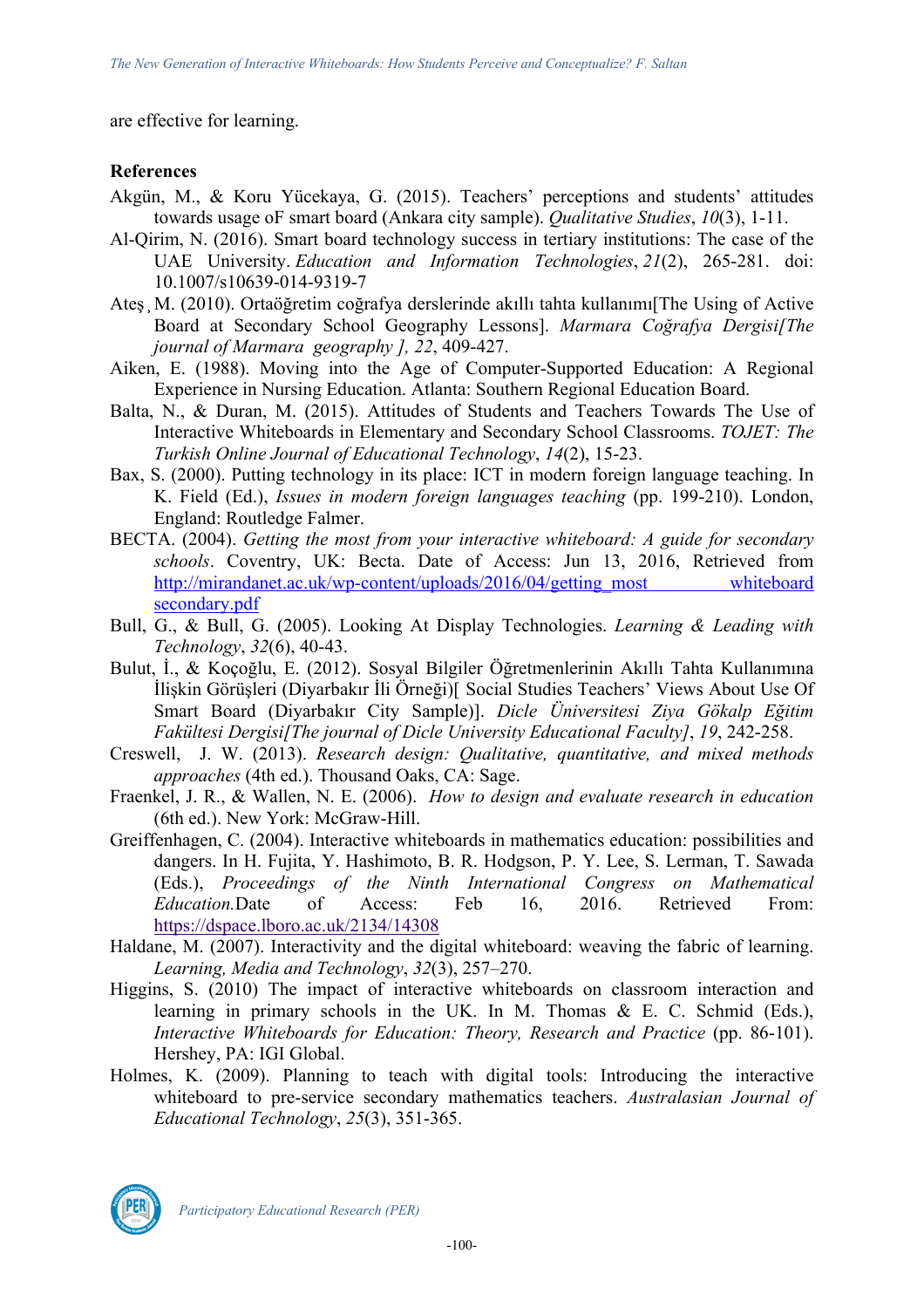- Kennewel, S., (2006). *Reflections on The Interactive Whiteboard Phenomenon: A Synthesis of Research from The U.K.* Paper presented at The AARE Conference, 26-30 November, Adelaide, Auistralia.
- Koenraad, T., Çelik, S., Higgins, A., & Hillier, E. (2015). Promoting Interactive Whiteboard Use in Language and Vocational Education: A Tale of iTILT and SmartVET EU Projects. *Žmogus ir žodis*, *17*(3), 146-154.
- Lee, M. (2010). Interactive whiteboards and schooling: the context. *Technology, Pedagogy and Education*, *19*(2), 133-141. doi: 10.1080/1475939X.2010.491215
- López, O. S. (2010). The digital learning classroom: Improving English language learners' academic success in mathematics and reading using interactive whiteboard technology. *Computers & Education*, *54*(4), 901-915. doi: 10.1016/j.compedu.2009.09.019
- Mathews-Aydinli, J., & Elaziz, F. (2010). Turkish students' and teachers' attitudes toward the use of interactive whiteboards in EFL classrooms. *Computer Assisted Language Learning, 23*(3), 235-252. doi: 10.1080/09588221003776781
- Marshall C., Rossman G. B. (2006). *Designing qualitative research* (4th ed.). Thousand Oaks, California: Sage Publication.
- McIntyre-Brown, C. (2011). *Understanding the next wave of technology innovation in education: UK.* Date of Access: Jun 13, 2016, https://classtechnology.files.wordpress.com/2011/02/2011-01\_futuresourceuk understandingnext wavetechnology.pdf
- Miles, M. B., & Huberman, A. M. (1994). Qualitative data analysis. *An expanded sourcebook*  (2nd ed.). Thousand Oaks, California: Sage Publications.
- MoNE (2010). FATIH Project: Movement of enhancing opportunities and improving technology. Retrieved from http://fatihprojesi.meb.gov.tr
- İpek, İ., & Sözcü, Ö. F. (2016). Preferences and Attitudes for Using Interactive Whiteboards in Different Courses and Learning. *European Journal of Contemporary Education*, *15*(1), 173-184. doi: 10.13187/ejced.2016.15.173
- Jewitt, C., Moss, G., & Cardini, A. (2007). Pace, interactivity and multimodality in teachers' design of texts for interactive whiteboards in the secondary school classroom. *Learning, Media and Technology*, *32*(3), 303–317. doi: 10.1080/17439880701511149
- Öz, H. (2014). Teachers' and students' perceptions of interactive whiteboards in the English as a foreign language classroom. *TOJET: The Turkish Online Journal of Educational Technology*, *13*(3). 126-147.
- Saltan, F. & Arslan, K. (2009). A New Teacher Tool, Interactive White Boards: A Meta Analysis. In I. Gibson, R. Weber, K. McFerrin, R. Carlsen & D. Willis (Eds.), *Proceedings of Society for Information Technology & Teacher Education International Conference 2009*, 2115-2120.
- Saltan, F., & Arslan, K. (2013) Teachers' Perception of Interactive White Boards: A Case Study*. Mersin University Journal of the Faculty of Education, 9(2), 353-365.*
- Şad, S. N. (2012). An attitude scale for smart board use in education: Validity and reliability studies. *Computers & Education*, *58*(3), 900-907. doi: :10.1016/j.compedu.2011.10.017
- Sad S. N., Özhan, U. (2012) Honeymoon with IWBs: A qualitative insight in primary students' views on instruction with interactive whiteboard. *Computers & Education*, *59*(4), 1184–1191. doi: 10.1016/j.compedu.2012.05.010
- Schmid, E. C. (2006). Investigating the use of interactive whiteboard technology in the English language classroom through the lens of a critical theory of technology. *Computer Assisted Language Learning*, *19*(1), 47-62. doi: 10.1080/09588220600804012